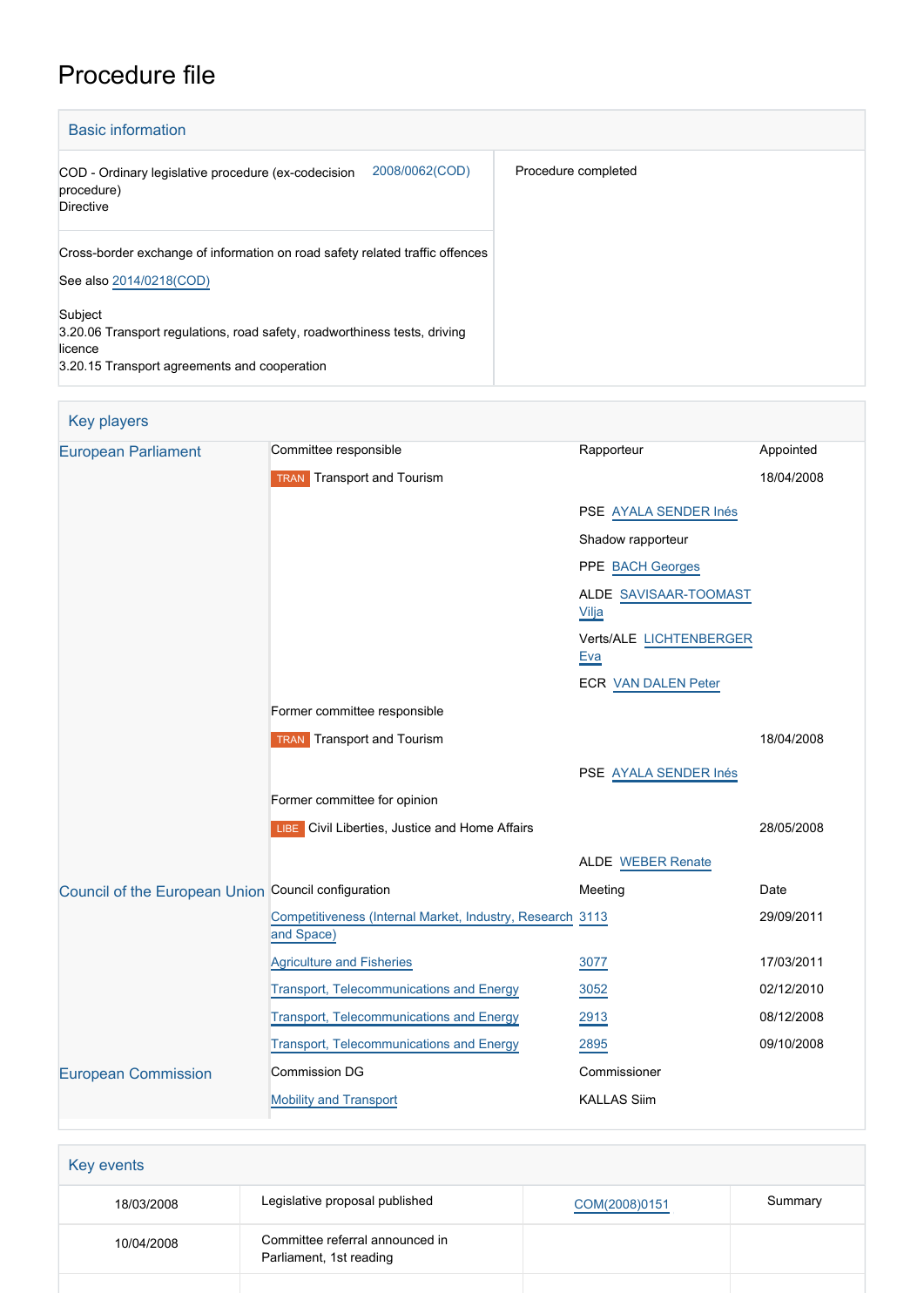| 09/09/2008 | Vote in committee, 1st reading                              |              | Summary |
|------------|-------------------------------------------------------------|--------------|---------|
| 03/10/2008 | Committee report tabled for plenary, 1st<br>reading         | A6-0371/2008 |         |
| 09/10/2008 | Debate in Council                                           | 2895         | Summary |
| 08/12/2008 | Debate in Council                                           | 2913         | Summary |
| 16/12/2008 | Debate in Parliament                                        | ₹.           |         |
| 17/12/2008 | Results of vote in Parliament                               | 谷            |         |
| 17/12/2008 | Decision by Parliament, 1st reading                         | T6-0616/2008 | Summary |
| 16/03/2011 | Council position published                                  | 17506/1/2010 | Summary |
| 24/03/2011 | Committee referral announced in<br>Parliament, 2nd reading  |              |         |
| 24/05/2011 | Vote in committee, 2nd reading                              |              | Summary |
| 31/05/2011 | Committee recommendation tabled for<br>plenary, 2nd reading | A7-0208/2011 |         |
| 05/07/2011 | Debate in Parliament                                        | T,           |         |
| 06/07/2011 | Decision by Parliament, 2nd reading                         | T7-0325/2011 | Summary |
| 29/09/2011 | Act approved by Council, 2nd reading                        |              |         |
| 25/10/2011 | Final act signed                                            |              |         |
| 25/10/2011 | End of procedure in Parliament                              |              |         |
| 05/11/2011 | Final act published in Official Journal                     |              |         |

# Technical information

| Procedure reference        | 2008/0062(COD)                                                 |
|----------------------------|----------------------------------------------------------------|
| Procedure type             | COD - Ordinary legislative procedure (ex-codecision procedure) |
| Procedure subtype          | Legislation                                                    |
| Legislative instrument     | <b>Directive</b>                                               |
|                            | See also 2014/0218(COD)                                        |
| Legal basis                | Treaty on the Functioning of the EU TFEU 091-p1-ae             |
| Stage reached in procedure | Procedure completed                                            |
| Committee dossier          | TRAN/7/04733                                                   |

# Documentation gateway

| Legislative proposal               | COM(2008)0151                                   | 19/03/2008 | EC.         | Summary |
|------------------------------------|-------------------------------------------------|------------|-------------|---------|
| Document attached to the procedure | SEC(2008)0350                                   | 19/03/2008 | EC.         |         |
| Document attached to the procedure | SEC(2008)0351                                   | 19/03/2008 | EC.         |         |
| Document attached to the procedure | 52009XX1205(02)<br>OJ C 310 05.12.2008, p. 0009 | 08/05/2008 | <b>EDPS</b> | Summary |
| Committee draft report             | PE407.895                                       | 01/07/2008 | EP          |         |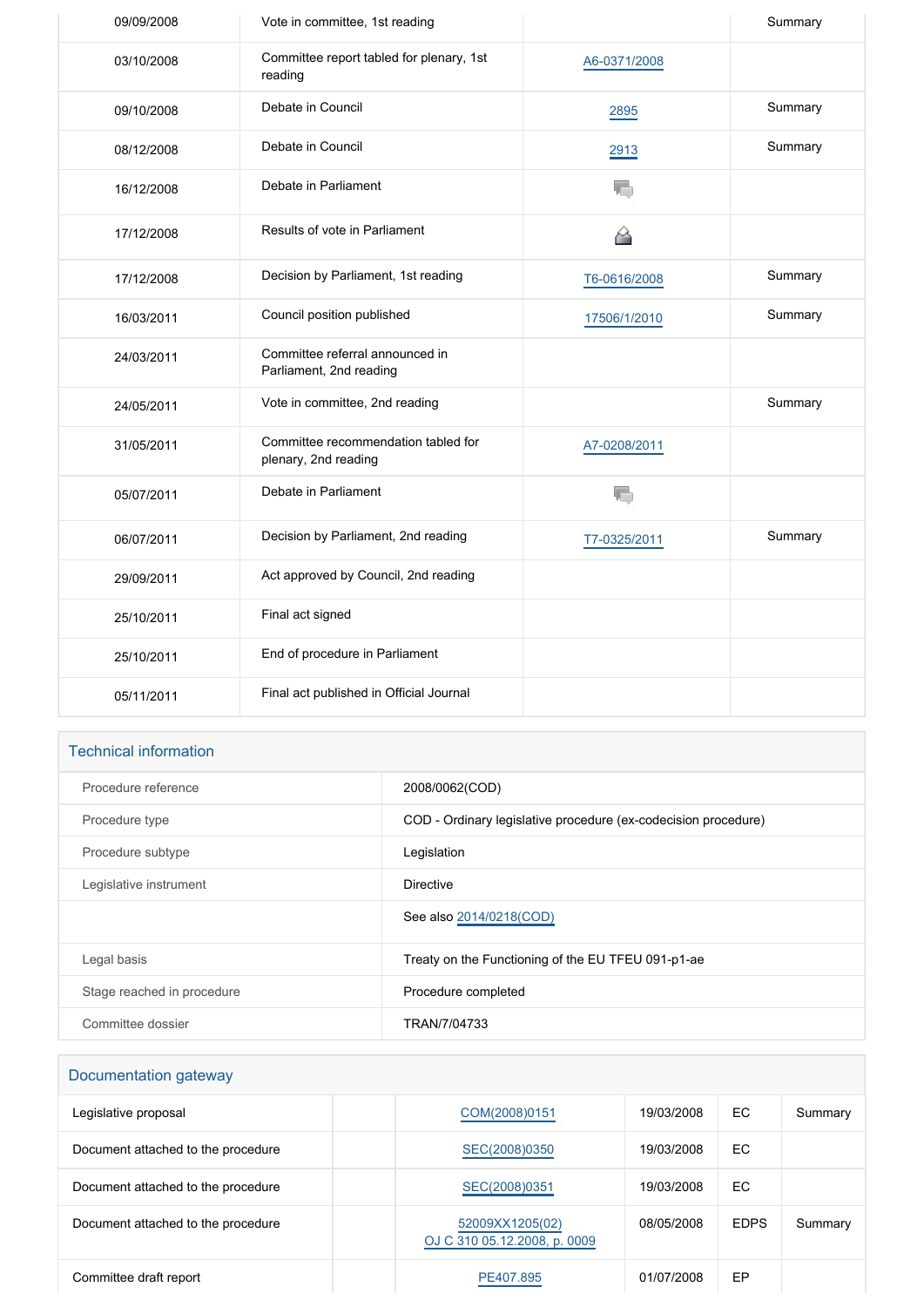| Amendments tabled in committee                                     |      | PE409.623      | 23/07/2008 | EP         |         |
|--------------------------------------------------------------------|------|----------------|------------|------------|---------|
| Committee opinion                                                  | LIBE | PE409.621      | 11/09/2008 | EP         |         |
| Economic and Social Committee: opinion,<br>report                  |      | CES1517/2008   | 17/09/2008 | <b>ESC</b> |         |
| Committee report tabled for plenary, 1st<br>reading/single reading |      | A6-0371/2008   | 03/10/2008 | EP         |         |
| Text adopted by Parliament, 1st<br>reading/single reading          |      | T6-0616/2008   | 17/12/2008 | EP         | Summary |
| Commission response to text adopted in<br>plenary                  |      | SP(2009)402    | 29/01/2009 | EC         |         |
| Council statement on its position                                  |      | 07384/2011     | 15/03/2011 | <b>CSL</b> |         |
| Council position                                                   |      | 17506/1/2010   | 17/03/2011 | <b>CSL</b> | Summary |
| Commission communication on Council's<br>position                  |      | COM(2011)0148  | 21/03/2011 | EC         | Summary |
| Committee draft report                                             |      | PE462.590      | 29/03/2011 | EP         |         |
| Amendments tabled in committee                                     |      | PE462.836      | 20/04/2011 | EP         |         |
| Committee recommendation tabled for<br>plenary, 2nd reading        |      | A7-0208/2011   | 31/05/2011 | EP         |         |
| Amendments tabled in committee                                     |      | PE467.209      | 20/06/2011 | EP         |         |
| Text adopted by Parliament, 2nd reading                            |      | T7-0325/2011   | 06/07/2011 | EP         | Summary |
| Commission opinion on Parliament's<br>position at 2nd reading      |      | COM(2011)0533  | 02/09/2011 | EC         | Summary |
| Draft final act                                                    |      | 00044/2011/LEX | 26/10/2011 | CSL        |         |
|                                                                    |      |                |            |            |         |
| <b>Additional information</b>                                      |      |                |            |            |         |

| National parliaments | <b>IPEX</b>                                             |
|----------------------|---------------------------------------------------------|
| European Commission  | <b>EUR-Lex</b><br>and the control of the control of the |

#### Final act

#### [Directive 2011/82](https://eur-lex.europa.eu/smartapi/cgi/sga_doc?smartapi!celexplus!prod!CELEXnumdoc&lg=EN&numdoc=32011L0082) [OJ L 288 05.11.2011, p. 0001](https://eur-lex.europa.eu/JOHtml.do?uri=OJ:L:2011:288:SOM:EN:HTML) Summary

Final legislative act with provisions for delegated acts

# Cross-border exchange of information on road safety related traffic offences

PURPOSE : to establish a system to facilitate the cross-border enforcement of sanctions for certain road traffic offences.

#### PROPOSED ACT : Directive of the European Parliament and of the Council.

CONTENT : the objective of this proposal is to facilitate the enforcement of sanctions against drivers who commit an offence in another Member State than the one where their vehicle is registered. The purpose of this system is to ensure that enforcement with respect to such offences takes place regardless of where in the European Union the offence has been committed and regardless of the place of registration of the vehicle with which it has been committed.

The offences covered by the proposal are speeding, driving under the influence of alcohol ("drink-driving"), not using a seat belt, and failing to stop at a red light. These are the traffic offences which cause the greatest number of accidents and deaths on the roads. According to the impact assessment study completed in 2007, which gives estimates for the year 2004, 30% of road deaths were caused by speeding, 25% by drink-driving, 17% by non-use of seat belts, and around 4% by failing to stop at a red traffic light. In other words, some 75% of all road deaths are caused by one (or more) of these four traffic offences.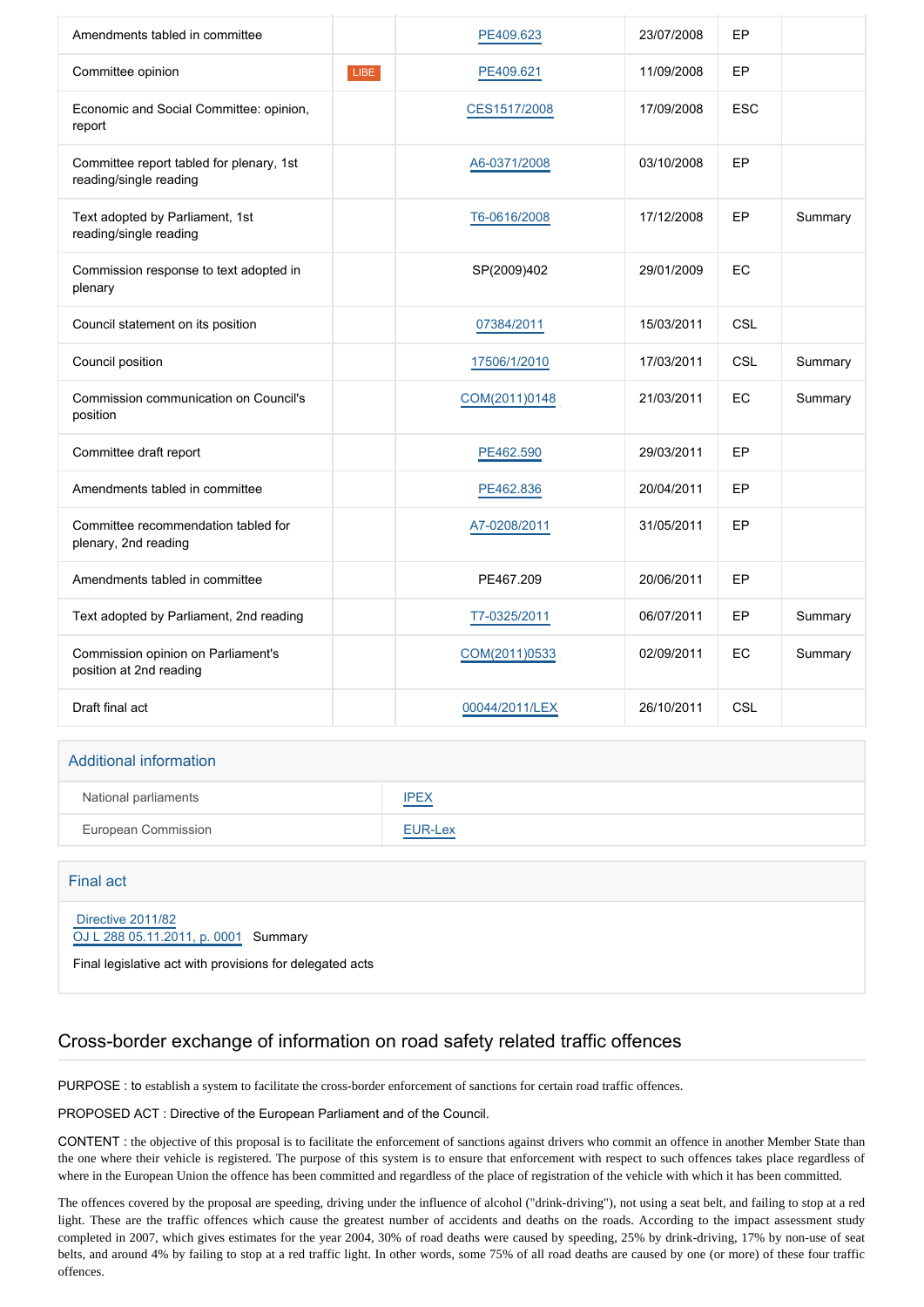In 2003 the Commission adopted a Recommendation on enforcement in the field of road safety (2004/345/EC) which contains best practices for enforcement in relation to the three main offences. It would appear from the trend in the number of road deaths to date that this recommendation is not sufficient to achieve the objective of cutting road deaths by half. If nothing is done, it is highly likely that the objective will not be achieved.

The proposal aims at setting up an EU electronic data exchange network in order to identify the holder of a vehicle so that the authorities in a Member State where the offence has been committed sends the vehicle registration number and other relevant information to the other Member States or the State of residence if this can be identified and requests information on the vehicle holder. The exchange of information between Member States takes place via an electronic network. Once the State where the offence was committed has received the requested information, it sends an offence notification to the vehicle holder using the standard form in annex.

This document contains the necessary information for payment of the amount due and information on the possibilities of contestation and appeal. As a last resort, in the case of non-payment by the offender, Council Framework Decision 2005/214/JHA on the application of the principle of mutual recognition to financial penalties can be applied.

Such a system is of particular value in relation to road traffic offences detected by automated devices where the identity of the offender cannot immediately be established, such as speeding or failing to stop at a red traffic light. It is also useful in order to enable the follow-up of offences where verification of the vehicle registration details may be necessary, in the case where the vehicle has been stopped. This is notably the case for drink driving.

The proposal does not deal with harmonising road traffic rules, nor with harmonisation of penalties for road traffic offences. It merely contains provisions of a purely administrative nature for putting in place an effective and efficient system of cross-border enforcement of the main road traffic offences. It does not interfere with Member States qualifications of these traffic offences, which can be either of an administrative or of a penal nature. Neither does it interfere with Member States' laws in terms of who should be liable for the offences in question.

The proposal does not interfere with the application of Council Framework Decision 2005/214/JHA on the application of the principle of mutual recognition to financial penalties (third pillar). The proposed directive applies to the phases before a final sanction has been imposed, whereas the framework decision starts to apply when the offender has not paid the fine and a final decision has been taken obliging him to do so.

Lastly, the Commission will be assisted by a Committee on road safety enforcement, which will deal with the development of common rules concerning the exchange of information by electronic means. This Committee will also be involved in possible adaptations of the model offence notification.

#### Cross-border exchange of information on road safety related traffic offences

OPINION OF THE EUROPEAN DATA PROTECTION SUPERVISOR on the Proposal for a Directive of the European Parliament and of the Council facilitating cross-border enforcement in the field of road safety.

The aforementioned proposal was sent by the Commission to the EDPS for consultation on 19 March 2008. The proposal constitutes a measure taken in the global objective of reducing fatalities, injuries and material damage resulting from traffic accidents, which constitutes a major goal of the EU road safety policy. In this context, the proposal intends to establish a system to facilitate the cross-border enforcement of sanctions for specified road traffic offences. In order to contribute to a non discriminatory and more effective enforcement towards traffic offenders, the proposal foresees the establishment of a system of cross-border exchange of information between Member States.

The EDPS considers that the proposal provides for sufficient justification for the establishment of the system for the cross-border exchange of information, and that it limits in an adequate way the quality of data to be collected and transferred. He also welcomes the redress procedure foreseen in the proposal, and in particular the fact that access to personal data will be possible in the country of residence of the data subject.

In order to improve the text with regard to the information of data subjects, the EDPS recommends that the way data subjects are informed of the fact they have specific rights should depend on the format of the offence notification. It is therefore important that Article 5 comprises all information relevant for the data subject, in a language that he/she understands.

With regard to security, while the EDPS has no objection to the use of an already existing infrastructure to exchange the information - as far as this limits financial or administrative burdens, he insists on the fact that this should not lead to interoperability with other databanks. The EDPS welcomes the limit put in the proposal on the possibilities of use of the data by Member States other that the one where the offence was committed.

Lastly, the EDPS is available for further consultation with regard to the common rules to be elaborated by the Commission on technical procedures for the electronic exchange of data between the Member States, and in particular with regard to the security aspects of these rules.

#### Cross-border exchange of information on road safety related traffic offences

The Committee on Transport and Tourism adopted a report drafted by Inés AYALA SENDER (PES, ES) and made some amendments to the proposal for a directive of the European Parliament and of the Council facilitating cross-border enforcement in the field of road safety. The committee felt that road safety checking and testing procedures should be harmonised so as to enable policies to be coordinated more effectively at European level.

The main amendments - made in 1st reading of codecision procedure - are as follow:

Definitions: Members inserted definitions for "central authority" and "Final Administrative Decision".

EU-wide road safety guidelines: a new clause 2a states that, with a view to pursuing a road safety policy aiming for a high level of protection for all road users in the EU and taking into account the widely differing circumstances within the EU, Member States should act, without prejudice to more restrictive policies and laws, in order to provide for a minimum set of road safety guidelines. To achieve that aim, the Commission shall adopt guidelines in accordance with the regulatory procedure with scrutiny. The guidelines shall conform to these basic principles:

- as regards speed, the use of automatic checking equipment on motorways, secondary roads, and urban roads shall be encouraged more specifically on those sections of the road network where the number of accidents caused by speeding is higher than average. The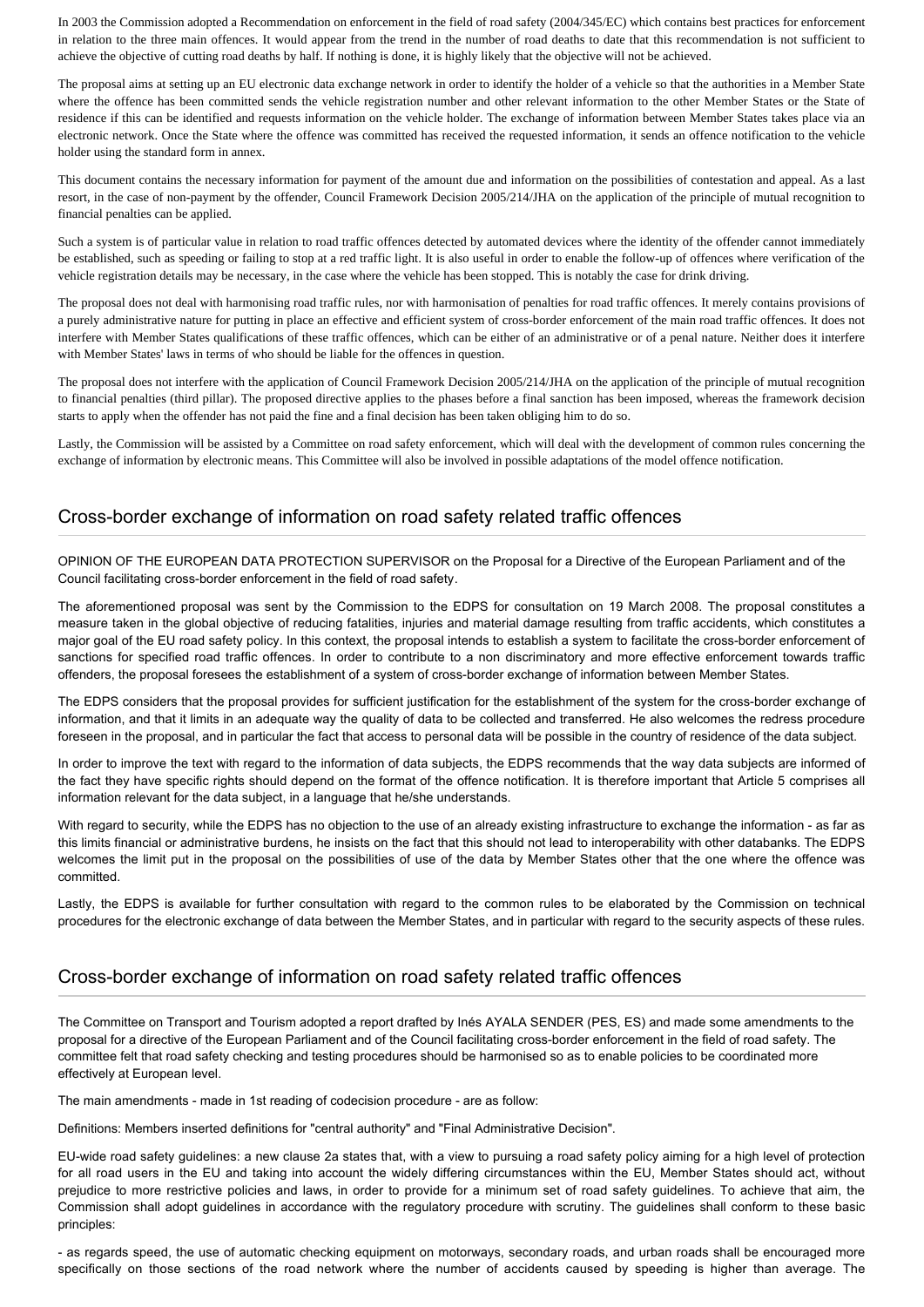recommendations adopted for the purposes of these guidelines shall seek to ensure that the number of speed checks using automatic equipment increases by 30% in Member States where the number of fatalities is above the EU average and the fall in the number of fatalities since 2001 is below the EU average. A good geographical coverage of the territory of each Member State should be ensured;

- as regards drink-driving, Member States shall, as a matter of priority, carry out random tests in places where, and at times when, non-compliance is frequent and increases the risk of accidents. Member States shall ensure that at least 30% of drivers can be tested annually;

- as regards the use of seat belts, intensive checking operations shall be conducted for at least 6 weeks in any one year by Member States where less than 70% of the population wear seat belts, in particular in places where and at times when the non-compliance is frequent;

- as regards failure to stop at a red traffic light, automatic checking equipment shall be used primarily for junctions where the rules are often breached and a higher than average number of accidents occur as a result of driving through a red traffic light.

The guidelines shall recommend that Member States exchange good practices. They must call on Member States which are most advanced in the area of automatic checking to provide technical assistance to those Member States which so request.

Comitology: the Community rules for the implementation and management of the electronic network must be determined according to the regulatory procedure with scrutiny. Common rules on the technical procedures for electronic exchange of the data between Member States must guarantee the security and confidentiality of the data transmitted.

Data protection: common rules must be laid down by in comitology by the Commission on personal data security and protection rules to prevent data being used for purposes other than those for which they were intended.

Offence notification: Members laid down the minimum requirements of an offence notification, stating that the content of the notification must be as complete as possible in order to furnish the holder of the registration certificate with information about the offence committed, the administrative authority responsible and possibilities of appeals.

Penalties: any financial penalty imposed under this Directive shall be non discriminatory in terms of nationality and shall be imposed under the law of the State of offence. The offence notification shall inform the holder that he must complete a reply form within a specified period if he does not intend to pay the penalty. It shall also inform the holder that, any refusal to pay, shall be communicated to the competent authority of the State of residence for enforcement of the decision. The notification of the offence shall notify the holder that his or her personal data shall be treated in accordance with the provisions of Directive 95/46/EC and shall point out his or her rights as regards access, correction and deletion. Should the holder not have been the driver at the time when the offence was committed, he or she shall supply the details of the identity of the driver in compliance with the law of the State of residence. This shall not apply where there is an agreement between two or more Member States aimed at dealing with problems arising from the implementation of this provision. . No penalty shall be issued in respect of an offence committed before the date of entry into force of this Directive.

Follow-up of road traffic infringements: a new article 5a seeks to ensure the possibility of enforcement of the financial penalties transmitted to the holder which are left unpaid by the latter either through Framework Decision 2005/214/JHA, or through the transmission of the final decision to the State of residence of the holder of the vehicle registration certificate.

Recognition and enforcement of sanctions : a new article 5b provides for a system, applying to relations between Member States, enabling sanction decisions to be recognised and enforced in cases where Framework Decision 2005/214/JHA is not applicable.

Information transmitted by the State of residence: new article 5c provides that the competent authority of the State of residence shall forthwith inform the competent authority of the State of offence of certain matters. This amendment completes the system of recognition and transmission of offences, as detailed in the preceding amendments, by providing that the State of residence must inform the State of offence of the follow-up given to the penalty decision.

Information for European drivers: the committee provided that Member States shall take appropriate action in order to provide road users with the necessary information about the measures implementing the Directive. Such information may be passed on through, among other organisations, road safety bodies, NGOs active in the field of road safety or automobile clubs. Member States shall ensure that the rules on speed limits are displayed on signs erected on every road traversed by their borders. On its website the Commission shall post a summary of the rules in force in Member States in the field covered by this Directive.

Assessment and report: two years after the directive has entered into force, the Commission should submit a report on its implementation and its effectiveness in terms of the goal of reducing the number of fatalities on the EU's roads. One specific point that the report should address is the implications for the effectiveness of the directive entailed in the fact that the person driving at the time of an offence can be difficult to identify when he or she is not the holder the registration certificate.

Annex: lastly, the committee made certain amendments to the Annex, notably so that it informs the holder of the offence certificate that his or her payment refusal may be transmitted to the authorities of his State of residence in order to allow a better follow-up of offences and sanction decisions.

#### Cross-border exchange of information on road safety related traffic offences

The Council held a public policy debate on a proposal for a Directive facilitating cross-border enforcement of legislation in the field of road safety.

Ministers agreed on the objectives of the Commission proposal and stressed the need for a lasting and effective European instrument. The Council requested the Permanent Representatives Committee to continue working on the proposal, taking account of comments from delegations. The Council will return to the subject at its meeting in December 2008.

A number of Member States expressed doubts as to the appropriateness of the legal basis chosen by the Commission for its proposal. Those delegations questioned whether there actually existed any Community competence on the basis of which the proposed Directive could be adopted.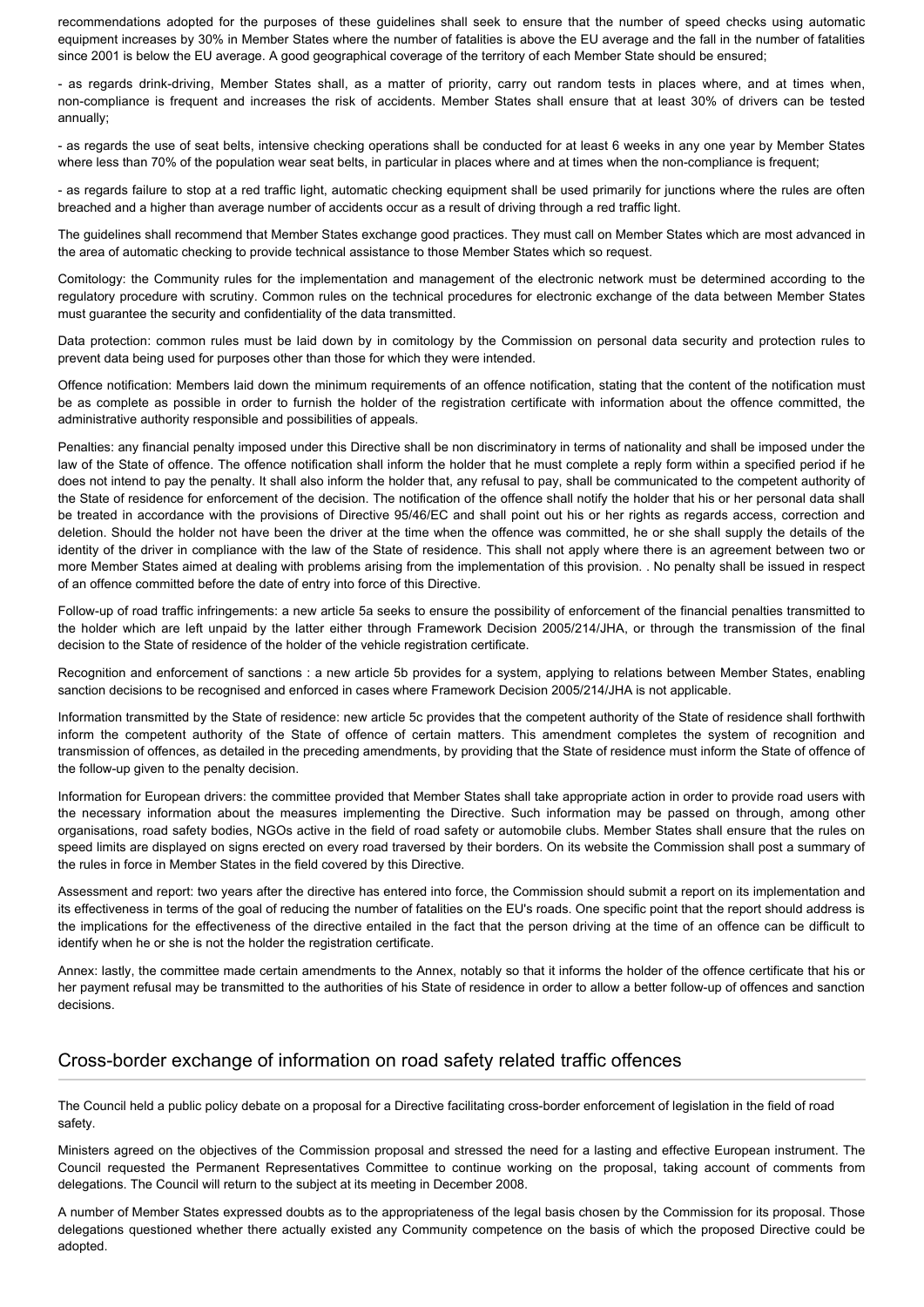#### Cross-border exchange of information on road safety related traffic offences

In public deliberation, the Council took note of a progress report from the Presidency concerning a proposal for a Directive facilitating cross-border enforcement in the field of road safety.

The Council invited its preparatory bodies to continue the proceedings with a view to reaching agreement as soon as possible.

Ministers reiterated their agreement on the objective of the Commission proposal and stressed the need for a lasting and effective European instrument. At its meeting in October 2008 the Council held a public policy debate on this proposal. A significant number of Member States expressed doubts as to the appropriateness of the legal basis chosen by the Commission for its proposal.

The Commission submitted its proposal in March 2008. The European Parliament should adopt its opinion at first reading in December 2008.

#### Cross-border exchange of information on road safety related traffic offences

The European Parliament adopted by 594 votes to 35 with 40 abstentions, a legislative resolution amending the proposal for a directive of the European Parliament and of the Council facilitating cross-border enforcement in the field of road safety. The report had been tabled for consideration in plenary by Inés AYALA SENDER (PES, ES) on behalf of the Committee on Transport and Tourism.

The main amendments - adopted under the 1st reading of the codecision procedure - were as follows:

Definitions: Members inserted definitions for "central authority" and "Final Administrative Decision", and amended the definition of "competent authority".

EU-wide road safety guidelines: a new clause 2a states that, with a view to pursuing a road safety policy aiming for a high level of protection for all road users in the EU and taking into account the widely differing circumstances within the EU, Member States shall act, without prejudice to more restrictive policies and laws, in order to provide for a minimum set of road safety guidelines within the scope of this Directive. To achieve that aim, the Commission will adopt EU-wide road safety guidelines in accordance with the regulatory procedure with scrutiny. The guidelines shall conform to the following basic principles:

-as regards speed, the use of automatic checking equipment on motorways, secondary roads, and urban roads shall be encouraged more specifically on those sections of the road network where the number of accidents caused by speeding is higher than average. The recommendations adopted for the purposes of these guidelines shall seek to ensure that the number of speed checks using automatic equipment increases by 30% in Member States where the number of fatalities is above the EU average and the fall in the number of fatalities since 2001 is below the EU average. A good geographical coverage of the territory of each Member State shall be ensured.

-as regards drink-driving, Member States shall, as a matter of priority, carry out random tests in places where, and at times when, non-compliance is frequent and increases the risk of accidents. Member States shall ensure that at least 30% of drivers can be tested annually;

-as regards the use of seat belts, intensive checking operations shall be conducted for at least six weeks in any one year by Member States where less than 70% of the population wear seat belts, in particular in places where and at times when the non-compliance is frequent:

-as regards failure to stop at a red traffic light, automatic checking equipment shall be used primarily for junctions where the rules are often breached and a higher than average number of accidents occur as a result of driving through a red traffic light. The guidelines shall recommend that Member States exchange good practices. They shall call on Member States which are most advanced in the area of automatic checking to provide technical assistance to those Member States which so request.

Data: information exchange with regard to the processing of personal data and the free movement of data in this connection shall take place in compliance with Directive 95/46/EC. The competent authorities of the other Member States shall not store the information sent by the State of offence. This information shall be sent solely for the purposes of the Directive, and, upon conclusion of proceedings, all data must be verifiably deleted The notification of the offence shall notify the holder that his or her personal data shall be treated in accordance with the provisions of Directive 95/46/EC and shall point out his or her rights as regards access, correction and deletion.

Comitology: the Community rules for the implementation and management of the electronic network must be determined according to the regulatory procedure with scrutiny. Common rules on the technical procedures for electronic exchange of the data between Member States must guarantee the security and confidentiality of the data transmitted. There must be common rules on personal data security and protection rules to prevent data being used for purposes other than those for which they were intended.

Offence notification: This shall, as a minimum, contain the subject of the notification, the name of the authority responsible for enforcing the financial penalties, the name of the competent authority responsible for applying the Directive and a description of the relevant details of the offence concerned. It shall specify the amount of the financial penalty, the simplest payment procedures, and the date by when it must be paid, the possibilities for contesting the grounds for the offence notification and for appealing against a decision imposing a financial penalty, and the procedure to be followed in case of dispute or appeal.

Penalties: any financial penalty shall be non discriminatory in terms of nationality and shall be imposed under the law of the State of offence. The offence notification shall inform the holder that he must complete a reply form within a specified period if he does not intend to pay the financial penalty. It shall also inform the holder that, any refusal to pay, shall be communicated to the competent authority of the State of residence for enforcement of the decision. Should the holder not have been the driver at the time when the offence was committed, he or she shall supply the details of the identity of the driver in compliance with the law of the State of residence. This shall not apply where there is an agreement between two or more Member States aimed at dealing with problems arising from the implementation of this Article. For the purposes of this Directive no financial penalty shall be issued in respect of an offence committed before the date of entry into force of this Directive.

Follow-up of road traffic infringements: a new article 5a states that where the financial penalty has not been paid and the procedures to be followed in the case of a dispute or appeal have been exhausted, Framework Decision 2005/214/JHA shall apply as regards the financial penalties referred to in Article 1 of that Framework Decision. In cases of non-payment, but in respect of financial penalties which do not fall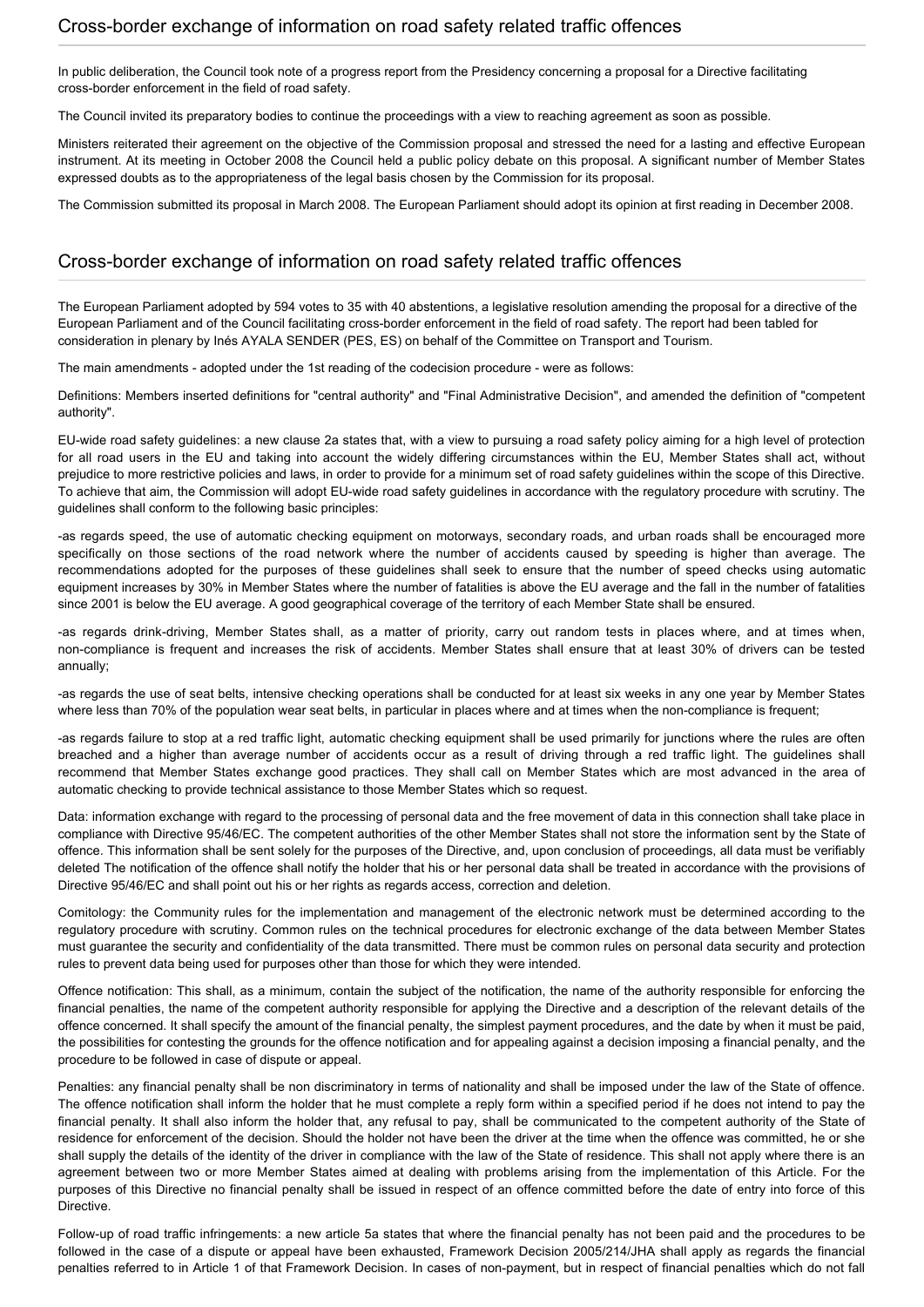within the scope of that Framework Decision, the competent authority of the State of offence shall transmit the final decision to the competent authority of the State of residence for enforcement of the financial penalty.

Recognition and enforcement of financial penalties: a new article 5b provides for a system, applying to relations between Member States, enabling sanction decisions to be recognised and enforced in cases where Framework Decision 2005/214/JHA is not applicable.

Information transmitted by the State of residence: new article 5c provides that the competent authority of the State of residence shall forthwith inform the competent authority of the State of offence of certain matters. This amendment completes the system of recognition and transmission of offences, as detailed in the preceding amendments, by providing that the State of residence must inform the State of offence of the follow-up given to the penalty decision.

Information for drivers in the EU: Member States shall take appropriate action in order to provide road users with the necessary information about the measures implementing the Directive. Such information may be passed on through, among other organisations, road safety bodies, NGOs active in the field of road safety or automobile clubs. The rules on speed limits must be displayed on signs erected on every motorway crossing their borders. The Commission shall post a summary of the rules in force in Member States in the field covered by the Directive on its website.

Revision and report: two years after entry into force of the directive, the Commission shall submit a report on its implementation by the Member States and its effectiveness in terms of the goal of reducing the number of fatalities on the EU's roads. On the basis of that report, the Commission shall consider how the scope of this Directive might be extended to cover other road traffic infringements. In the same report the Commission shall put forward proposals to harmonise checking equipment on the basis of Community criteria and road safety checking procedures. The Commission shall further assess how the Member States have, on a voluntary basis, implemented the EU-wide road safety guidelines referred to in Article 2a and shall consider whether those recommendations should be made mandatory. If appropriate, the Commission shall submit a proposal amending this Directive.

Annex: Parliament made some amendments to the Annex.

### Cross-border exchange of information on road safety related traffic offences

The Council position at first reading shares the same objectives and underlying principles as the Commission proposal. However, it uses a different legal basis and provides for a simpler implementation system than what is foreseen in the Commission proposal. The Council approach furthermore provides for a better protection of personal data which are exchanged under the Directive, and its scope includes four additional offences which were not foreseen in the Commission proposal.

The main issues are as follows:

(1) Legal basis: the legal basis of the Commission proposal is Article 71(1) (c) of the Treaty establishing the European Community (transport), now Article 91(1) (c) of the TFEU. Considering the legal options provided by the TFEU, the Council chose another legal basis (Article 87(2) TFEU, police cooperation).

The European Parliament, which voted its opinion before the entry into force of the Lisbon Treaty, followed the Commission proposal on this issue. The Commission has not been able to endorse the change of legal basis and, therefore, unanimity is required to reach an agreement amongst the Member States.

(2) Scope: the Commission proposed that the scope of the Directive would include four offences (speeding, drink-driving, non-use of a seat-belt and failing to stop at a red traffic light). The Council in its position at first reading added four new offences: (i) driving under the influence of drugs, (ii) failing to wear a safety helmet, (iii) use of a forbidden lane, and (iv) illegally using a cell phone or any other communication devices while driving.

The Council specified that this list may be extended in the future through a revision of the Directive, following a Commission report to the European Parliament and the Council at the latest five years after the entry into force of the Directive.

The European Parliament followed the Commission proposal with respect to the scope of the Directive. It suggested that the Commission should submit a report on its implementation and effectiveness to the European Parliament and the Council, which could be followed by the extension of the scope of the Directive, in essence similarly to what is provided for in the Council position at first reading (except that the EP suggested a deadline of two years). However, the EP amendment also indicates that such report could include Commission proposals to harmonize checking equipment, as well as an assessment of the implementation of road safety guidelines.

(3) Definitions: the Council modified the Commission proposal in this respect to adapt the list of definitions to the new wording of its position at first reading. The European Parliament followed largely the Commission proposal, but introduced four additional definitions:

- it extended the definition of "holder" so that motorcycles are also covered by the Directive. The spirit of that amendment has been included in the Council position at first reading since one of the offences covered by the Directive is "failing to wear a safety helmet";
- it specified that a "competent authority" is a single contact point. That amendment has not been included in the Council position at first reading as some Member States have more than one registration authority;
- two other definitions ("central authority", "Final Administrative Decision") could not be accepted as the Council position at first reading does not use such wording.

(4) Information letter: the Council position at first reading provides for a template for the information letter whose content is very similar to the offence notification included in the Commission proposal. However, considering that the information letter is non compulsory (while the offence notification is), the information letter only advises the offender to fill in the reply form attached to it. The European Parliament followed the Commission proposal with some modifications aiming at adding more information to the offence notification.

(5) Data protection: although the Commission proposed to use Directive 95/46/EC to ensure data protection under the Directive, the Council considered that in the specific context of the Directive, in view of the new legal basis, it would be more appropriate to refer to the data protection provisions set out in Council Framework Decision 2008/977/JHA, as well as in Council Decisions 2008/615/JHA and 2008/616/JHA.

The European Parliament followed largely the Commission proposal but insisted on a strong system of data protection to be put into place: (i)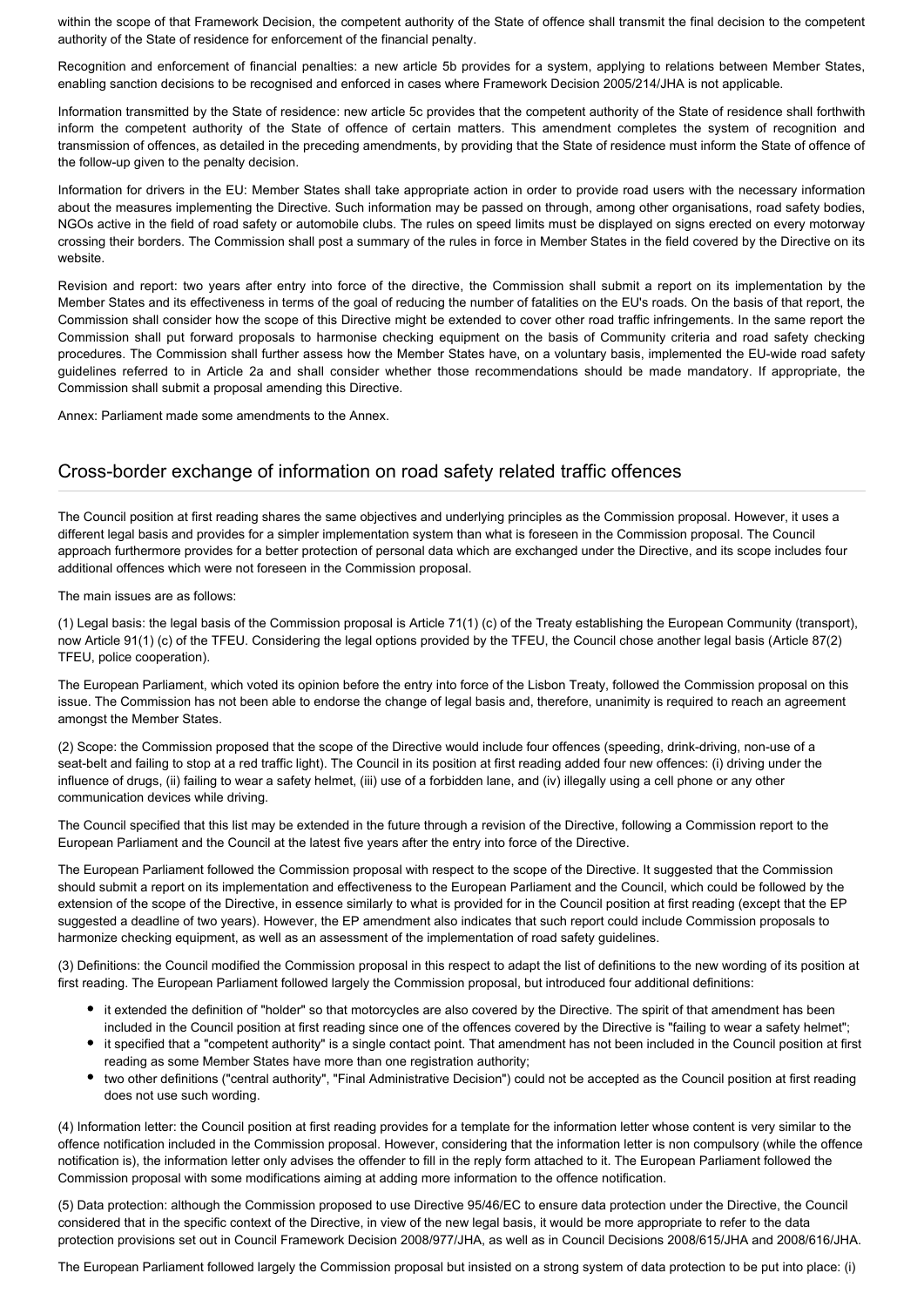ensuring the confidentiality of the data transmitted; (ii) ensuring that the data subject is aware of his/her rights of access, rectification and deletion of his/her personal data; (iii) preventing any personal data gathered under the Directive from being used for purposes other than those specifically related to road safety.

(6) Information of EU citizens: the Council included in its position at first reading the obligation for the Commission to make available on its website a summary in all EU official languages of the rules in force in the Member States concerning road safety.

Other amendments adopted by the European Parliament not included in the Council position at first reading concern in particular the:

- introduction of harmonised fixed penalties for road traffic offences;
- harmonisation of road safety control practices and of the technical equipment used for that purpose (through the adoption of EU-wide road safety guidelines);
- the introduction of a system of follow-up of road traffic offences, recognition and enforcement of sanctions, and transmission of information concerning decisions on such offences when financial penalties remain unpaid;
- committee procedure;
- general principles of law (non discriminatory financial penalties imposed by the law of the State of Offence; non-retroactivity).

#### Cross-border exchange of information on road safety related traffic offences

Firstly, it has to be underlined that, while the Commission accepted most of the EP amendments in first reading since they were strengthening its initial proposal, the Council did not include any of them in its position.

Regarding the substance of the Council's position, in general the text will facilitate the cross-border exchange of information on road safety traffic offences and can meet the Commission?s main objectives in terms of ensuring a high level of protection for all road users in the EU. The adopted text contributes to the fulfilment of the new policy orientations on road safety in the EU. The adopted text is expected to have a strong deterrent effect, by encouraging all drivers to respect traffic law.

The second main objective followed by the Commission in its proposal is related to the follow-up given to the identification of the offender, once the information is available. This objective appears only partly met in the Council?s position at first reading and the Commission believes that there is room for strengthening the text on this aspect, building upon the relevant EP amendments made in first reading.

With regard to the choice of the legal basis, the Commission considered that from a legal and institutional perspective the ?police cooperation? legal basis (Article 87 paragraph 2) does not constitute the appropriate legal basis for this Directive (even if there was unanimity on this legal basis). Against this background, the Commission entered a statement to the Council minutes reserving its right to use all legal means at its disposal. The Commission also noted that there was unanimity in the Council on the "police cooperation" legal basis.

The Commission considers that the proposed Directive has a clear road safety objective and falls therefore within the scope of Article 91 TFEU. In addition, the proposed Directive does not have any impact on the national classification of the relevant offences.

Besides, under Article 87 (2), three Member States enjoy a derogative regime on police cooperation ("opt-in" for the United Kingdom and Ireland and "opt-out" for Denmark), which implies that potentially, three Member States would not be covered by the proposed Directive.

In addition, the Commission considers from a legal and institutional perspective that Article 87, paragraph 2, TFEU does not constitute the appropriate legal basis and therefore reserves its right to use all legal means at its disposal.

For the second reading, possible compromises should be explored in order to find appropriate solutions allowing to cover both administrative and criminal offences.

## Cross-border exchange of information on road safety related traffic offences

The Committee on Transport and Tourism adopted the recommendation for second reading contained in the report drafted by Inés AYALA SENDER (S&D, ES) on the Council position at first reading with a view to the adoption of a directive of the European Parliament and of the Council facilitating the cross-border exchange of information on road safety related traffic offences.

It recommended that the European Parliament?s position at second reading under the ordinary legislative procedure should be to amend the Commission proposal as follows:

Information exchange procedure between Member States: the data elements which are necessary to conduct the search shall be in compliance with the requirements set out in the new Annex Ia introduced by the MEPs. This new technical Annex ? which replaces the reference to Decision 2008/616/JHA on the Prüm Convention ? should be modified through delegated acts, as it would contain non-essential elements.

The Member State of the offence shall, under this Directive, use the data obtained in order to establish who is liable under national law for road safety related traffic offences.

Member States shall take all necessary measures to ensure that the exchange of information is carried out by interoperable electronic means without exchange of data involving other databases. Member States shall ensure that this exchange of information is conducted in a cost efficient and secure manner guaranteeing the confidentiality of the data transmitted.

Information letter as regards the offence: the amendment clarifies that the where the Member State of the offence shall decide whether to initiate follow-up proceedings in relation to the road safety related traffic offences or not. In the event that the Member State decides to initiate such proceedings, it shall inform, with confirmation of receipt and on a strictly confidential basis.

Information on the nature, date and time of the offence, as well as on the law infringed and the penalty involved, constitutes essential information that should, in all cases, be provided in the information letter.

The owner, the holder of the vehicle or the otherwise identified person suspected of committing the road safety related traffic offence shall be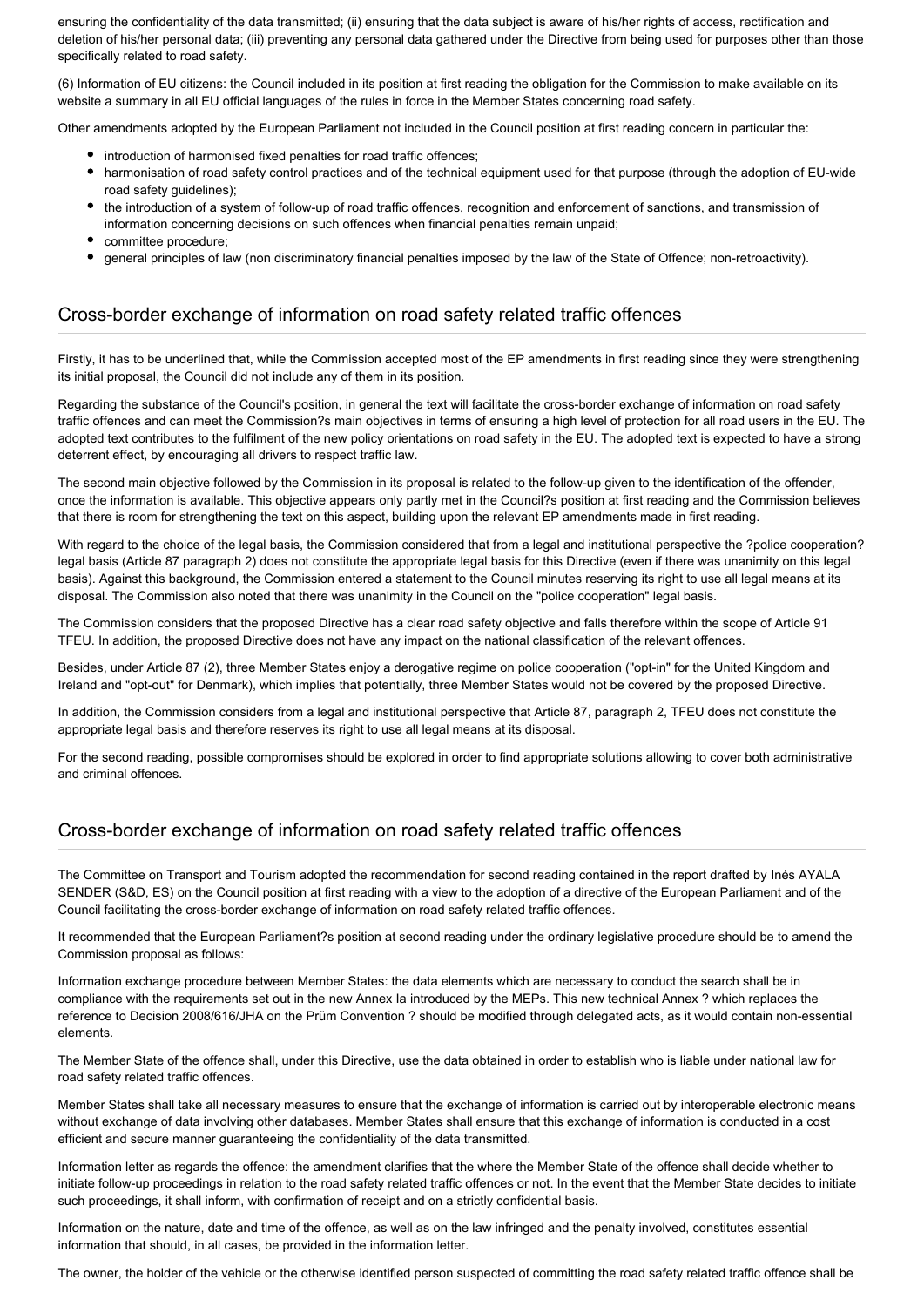notified by means of the information letter that his or her personal data shall be treated in accordance with the provisions of Council Framework Decision 2008/977/JHA and shall point out his or her rights as regards access, rectification and erasure, as referred to in Articles 17 and 18 of this Framework Decision.

Reports from the Member States to the Commission: Member States shall send a report to the Commission by 24 months and every two years thereafter. The content of the reporting obligations should be completed in order to clarify the number of refusals, the type of offences and the number of information letters sent.

Data protection: an amendment reintroduces the first reading of the Parliament and aims to guarantee the right of the person identified: it forbids the storage of the data collected and limits their use to the purpose of this Directive and clarifies the use and recording of data by the Member State of registration and offence. The competent authorities shall ensure that the data transmitted is treated confidentially and that the data subject is aware of his/her rights of access, rectification and deletion of his/her personal data and prevent any personal data gathered under this Directive from being used for purposes other than those specifically related to road safety. They shall not store the information sent by the Member State of the offence. That information shall be sent solely for the purposes of this Directive, and, upon conclusion of proceedings, all data must be verifiably deleted. The Member State of registration shall record only the date and the competent authority of the Member State of the offence to whom the information was sent.

Information to drivers in the Union: in line with the European Parliament?s position at first reading, an amendment reinforces the obligation to inform the drivers about the implementation of the Directive and about the different traffic rules in Europe concerning speed limits.

Delegated acts: a new Article inserts the procedure of delegated acts to modify the Annex on the technical requirements. The delegation of power shall be conferred on the Commission for a period of five years from the date of entry into force of this Directive.

Revision of the Directive: by 36 months after the entry into force of this Directive, the Commission shall submit a report on the application of this Directive by the Member States. In its report, the Commission shall focus in particular on the following aspects and shall make proposals to cover those aspects:

- the assessment of whether other road safety related traffic offences should be added to the scope of this Directive;
- the assessment of the effectiveness of this Directive on the reduction in the number of fatalities on Union roads, in particular whether its effectiveness is affected by the geographical coverage of this Directive;
- the assessment of the necessity to harmonise automatic checking equipment and procedures. In this context, the Commission is invited to develop at Union level road safety guidelines within the framework of the common transport policy in order to ensure greater convergence of the enforcement of road traffic rules by Member States through comparable methods and practices. These guidelines may cover at least the non-respect of speed limits, drink-driving, non-use of seat belts and failure to stop at a traffic red light. The Commission shall
- take into account the orientations for quidelines mentioned in Annex Ib Part I;
- the assessment of the need to strengthen the enforcement of road safety related traffic offences through their harmonised follow-up procedures in the case of non-payment of a financial penalty, within the framework of the common transport policy. The Commission shall take into account the criteria listed in Annex Ib Part II;
- the assessment of the possibility to harmonise traffic rules at Union level where appropriate;
- the assessment of the software applications, with a view to ensuring proper implementation of this Directive as well as guaranteeing an effective, expeditious, secure and confidential exchange of specific VRD.

## Cross-border exchange of information on road safety related traffic offences

The European Parliament adopted a legislative resolution on the Council position at first reading with a view to the adoption of a directive of the European Parliament and of the Council facilitating the cross-border exchange of information on road safety related traffic offences.

It adopted its position at second reading under the ordinary legislative procedure. The amendments adopted in plenary are the result of a compromise negotiated between the European Parliament and the Council. The main amendments are as follows:

Information exchange procedure between Member States: the data elements which are necessary to conduct the search shall be in compliance with the requirements set out in Annex -I. The Commission shall be empowered to adopt delegated acts concerning the update of Annex -I in the light of technical progress to take into account relevant changes to Decision 2008/615/JHA and Decision 2008/616/JHA or where required by EU legislative acts directly relevant for the update of Annex -I.

For the purposes of the exchange of data, each Member State shall designate a national contact point.

Member States shall take all necessary measures to ensure that the exchange of information is carried out by interoperable electronic means without exchange of data involving other databases. This exchange of information shall be conducted in a cost efficient and secure manner guaranteeing the security and protection of the data transmitted. The amended versions of the software applications shall provide for both online real-time exchange mode and batch exchange mode, the latter allowing for the exchange of multiple requests or responses within one message.

Information letter on the road safety related traffic offence: the amended text stipulates that the Member State of the offence shall decide whether to initiate follow-up proceedings in relation to the road safety related traffic offences or not. In the event that the Member State of the offence decides to initiate such proceedings, that Member State shall, in conformity with its national law, inform the owner, the holder of the vehicle or the otherwise identified person suspected of committing the road safety related traffic offence accordingly.

This information shall, as applicable under national law, include the legal consequences thereof within the territory of the Member State of the offence under the law of that Member State.

When sending the information letter to the owner, the holder of the vehicle or the otherwise identified person suspected of committing the road safety related traffic offence, the Member State of the offence shall, in accordance with its law, include any relevant information, notably the nature of the road safety related offence, the place, date and time of the offence, the title of the texts of the national law infringed and the penalty and, where appropriate, data concerning the device used for detecting the offence.

Reporting by Member States to the Commission: Member States shall send: (i) a preliminary report to the Commission by twelve months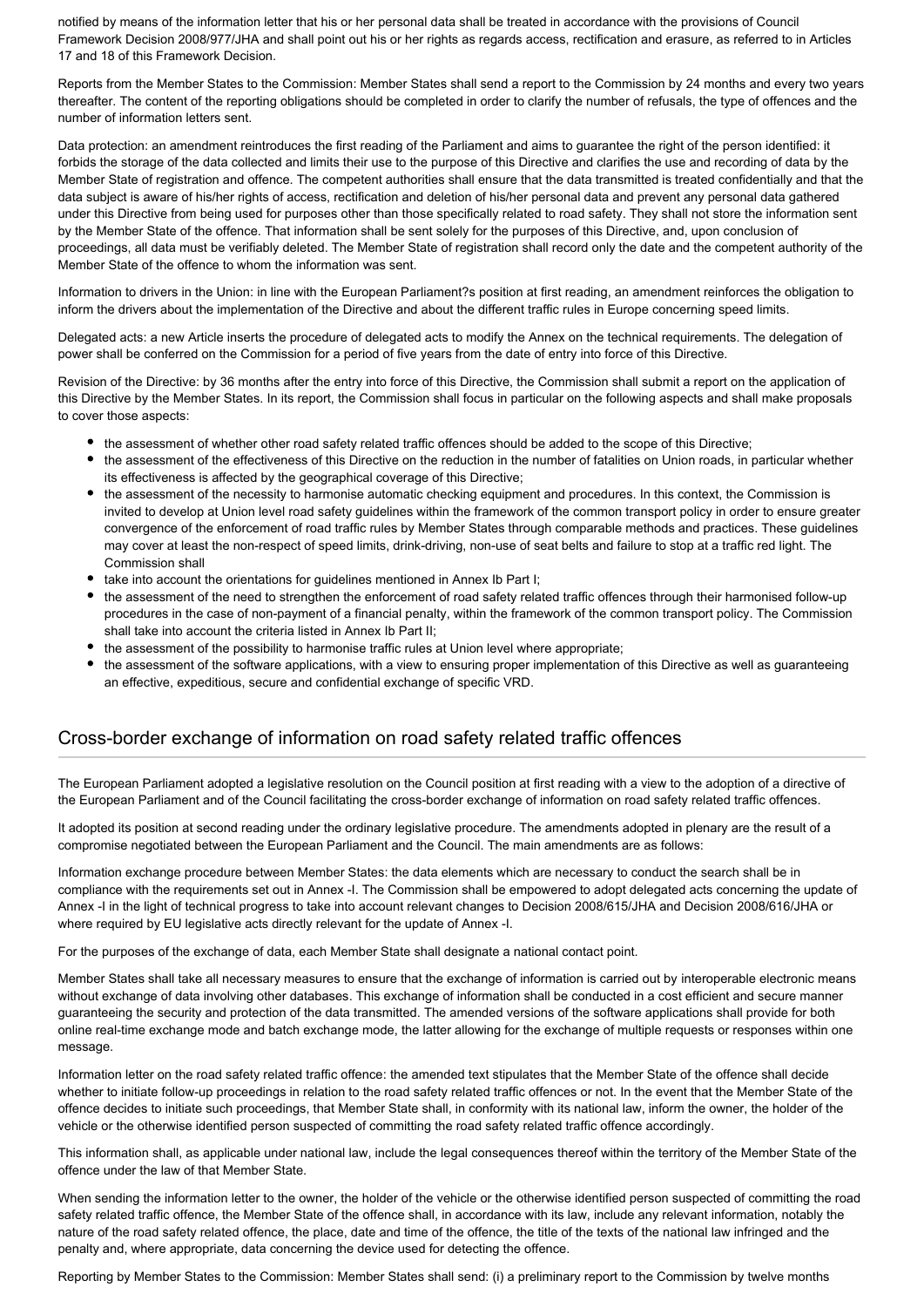following the end of the transposition period; (ii) a comprehensive report to the Commission by thirty months following the end of the transposition period and every two years thereafter.

The comprehensive reports shall indicate the number of automated searches conducted by the Member State of the offence addressed to the national contact point of the Member State of registration following offences committed on its territory, together with the type of offences for which requests were addressed and the number of failed requests. They shall also include a description of the situation at national level in relation to the follow-up given to the road safety related offences, based on the proportion of such offences which have been followed up by information letters.

Data protection: the amended text provides that each Member State shall:

- provide that personal data processed under this Directive shall be, within an appropriate time period, rectified if inaccurate, erased or blocked when they are no longer required, as provided for under Council Framework Decision 2008/977/JHA, and that a time limit for the storage of data is established in accordance with the Framework Decision;
- provide that, in respect of all processing of personal data pursuant to this Directive, this data is only used for the purposes set out in the Directive, and that the data subjects have the same right to information, the right to access, the right to rectification, erasure and blocking, the right to compensation and the right to judicial redress as those adopted under national law in implementation of relevant provisions of Council Framework Decision 2008/977/JHA.

Any person concerned shall have the right to obtain information on which personal data recorded in the Member State of registration were transmitted to the Member State of the offence, including the date of the request and the competent authority of the Member State of the offence.

Information to drivers in the Union: Member States shall provide road users with the necessary information about the rules applicable in their territory and the measures implementing this Directive in association with, among other organisations, road safety bodies, non-governmental organisations active in the field of road safety or automobile clubs.

Delegated acts: a new Article inserts the procedure of delegated acts to modify the Annex on the technical requirements. The delegation of power shall be conferred on the Commission for a period of five years from the date of entry into force of this Directive.

Revision of the Directive: by 36 months after the entry into force of this Directive, the Commission shall submit a report on the application of this Directive by the Member States. In its report, the Commission shall focus in particular on the following aspects and shall make proposals to cover those aspects:

- the assessment of whether other road safety related traffic offences should be added to the scope of this Directive;
- the assessment of the effectiveness of this Directive on the reduction in the number of fatalities on Union roads;
- the assessment of the necessity to harmonise automatic checking equipment and procedures. In this context, the Commission is invited to develop at Union level road safety guidelines within the framework of the common transport policy in order to ensure greater convergence of the enforcement of road traffic rules by Member States through comparable methods and practices. These guidelines may cover at least the non-respect of speed limits, drink-driving, non-use of seat belts and failure to stop at a traffic red light;
- the assessment of the need to strengthen the enforcement of road safety related traffic offences through their harmonised follow-up procedures in the case of non-payment of a financial penalty;
- the assessment of the possibility to harmonise traffic rules at Union level where appropriate;
- the assessment of the software applications, with a view to ensuring proper implementation of this Directive as well as guaranteeing an effective, expeditious, secure and confidential exchange of specific VRD.

## Cross-border exchange of information on road safety related traffic offences

The European Parliament adopted its second reading amendments on 6 July 2011 following informal contacts with the Council and the Commission. The Commission confirms that it endorses the overall compromise amendment voted, but recalls its position already expressed at first reading concerning the choice of the ?police cooperation? legal basis by both co-legislators on the one hand and the absence of correlation tables in the text on the other hand.

Legal basis: with regard to the choice of the legal basis, the Commission considers that from a legal and institutional perspective the ?police cooperation? legal basis (Article 87 paragraph 2), which was retained by the Council at first reading and not challenged by the European Parliament at second reading, does not constitute the appropriate legal basis for this Directive. Against this background, the Commission entered a statement to the Council minutes reserving its right to use all legal means at its disposal.

Statement on the correlation table: the agreement does not foresee any obligation for Member States to transmit to the Commission a correlation table, in spite of the general line usually taken by the European Parliament on the matter.

The Commission issued a statement which regrets the absence of correlation tables in the main body of the text and confirms the commitment of the Commission towards ensuring that Member States establish correlation tables linking the transposition measures they adopt with the Directive. In a spirit of compromise however and in order to facilitate the immediate adoption of this proposal, the Commission also indicated that it can accept the substitution of the obligatory provision on correlation tables included in the text with a relevant recital encouraging Member States to follow this practice, but stressed that its position followed in this file shall not be considered as a precedent.

Amendments of the European Parliament at second reading: apart from the legal basis issue, the Council's position at first reading has already been supported by the Commission as far as its substance is concerned. The most important changes introduced by the amendments of the European Parliament to the Council's position are as follows:

- information letter: clarification that, when the Member State of offence decides to initiate a follow-up procedure, an information letter to the offender is obligatory;
- strengthening of the provisions on data protection in order to avoid the possible misuse of personal data;
- introduction of a new provision on delegated acts in order to enable the modification of the technical annex regarding the data set for the information exchange;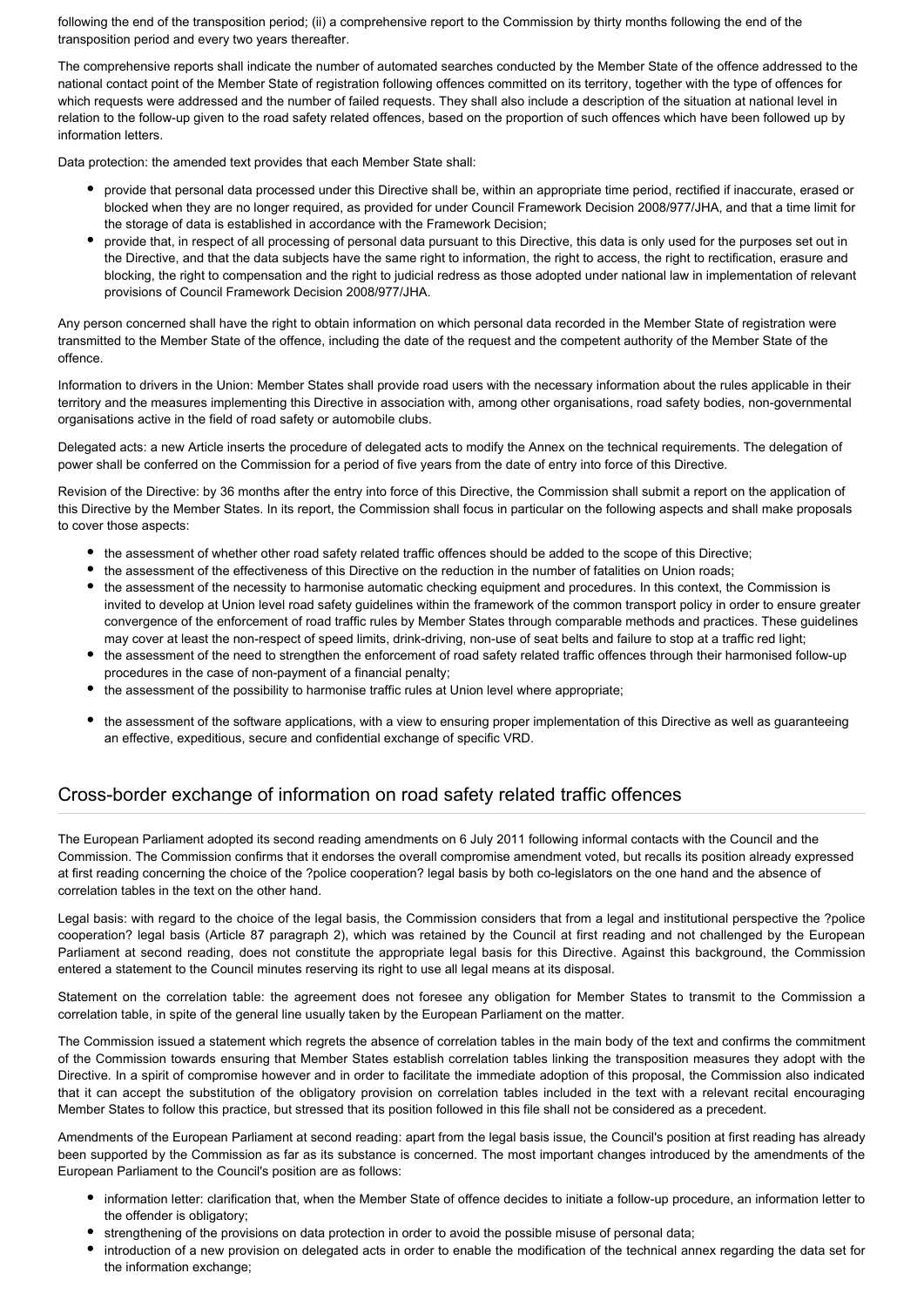strengthened revision clause in order for the Commission to assess whether new legislative proposals are needed on the development of common standards for automatic checking equipment, on the harmonisation of traffic rules as well as on the establishment of common criteria regarding the follow-up procedures. It also includes a Commission statement that it will examine the need to develop guidelines at EU level in order to ensure greater convergence in the enforcement of road traffic rules by Member States.

#### Cross-border exchange of information on road safety related traffic offences

PURPOSE: to establish a system to facilitate the cross-border enforcement of sanctions for certain road traffic offences.

LEGISLATIVE ACT: Directive 2011/82/EU of the European Parliament and of the Council facilitating the cross-border exchange of information on road safety related traffic offences.

CONTENT: the Council today adopted, on the basis of a text agreed with the European Parliament in second reading, a directive on cross-border exchange of information on road traffic offences.

This Directive aims to ensure a high level of protection for all road users in the Union by facilitating the cross-border exchange of information on road safety related traffic offences and thereby the enforcement of sanctions, where those offences are committed with a vehicle registered in a Member State other than the Member State where the offence took place.

Scope: this Directive shall apply to the following road safety related traffic offences:

- speeding;
- non-use of a seat-belt;
- failing to stop at a red traffic light;
- drink-driving;
- driving under the influence of drugs;
- failing to wear a safety helmet;
- use of a forbidden lane;
- $\bullet$ illegally using a mobile telephone or any other communication devices while driving.

Procedure for the exchange of information between Member States: for the investigation of the road safety related traffic offences, the Member States shall allow other Member States' national contact points, access to the following national VRD, with the power to conduct automated searches on: (a) data relating to vehicles; and (b) data relating to owners or holders of the vehicle.

Member States shall take all necessary measures to ensure that the exchange of information is carried out by interoperable electronic means without exchange of data involving other databases. They shall ensure that this exchange of information is conducted in a cost efficient and secure manner and ensure the security and protection of the data transmitted.

Information letter on the road safety related traffic offence: once that person is identified, the Member State in which the traffic offence took place will send him or her a letter setting out the details of the offence committed and the fine imposed in accordance with its law. In any case, it will depend on the Member State in which the offence has been committed and on its national law to determine whether and how the offence will be prosecuted.

When sending the information letter to the owner, the holder of the vehicle or the otherwise identified person suspected of committing the road safety related traffic offence, the Member State of the offence shall, in accordance with its law, include any relevant information, notably the nature of the road safety related traffic offence, the place, date and time of the offence, the title of the texts of the national law infringed and the sanction and, where appropriate, data concerning the device used for detecting the offence.

In the event that the Member State of the offence decides to initiate such proceedings, that Member State shall, in conformity with its national law, inform the owner, the holder of the vehicle or the otherwise identified person suspected of committing the road safety related traffic offence accordingly.

Reporting by Member States to the Commission: Member States shall send a preliminary report to the Commission by 7 November 2014. They shall also send a comprehensive report to the Commission by 6 May 2016 and every two years thereafter.

The comprehensive report shall:

- indicate the number of automated searches conducted by the Member State of the offence addressed to the national contact point of the Member State of registration following offences committed on its territory, together with the type of offences for which requests were addressed and the number of failed requests;
- include a description of the situation at national level in relation to the follow-up given to the road safety related traffic offences, based on the proportion of such offences which have been followed up by information letters.

Data protection: the provisions on data protection set out in Framework Decision 2008/977/JHA shall apply to personal data processed under this Directive.

Any person concerned shall have the right to obtain information on which personal data recorded in the Member State of registration were transmitted to the Member State of the offence, including the date of the request and the competent authority of the Member State of the offence.

Information for road users in the Union: the Commission shall make available on its website a summary in all official languages of the institutions of the Union of the rules in force in Member States in the field covered by this Directive. Member States shall provide information on these rules to the Commission.

Revision of the Directive: by 7 November 2016, the Commission shall submit a report to the European Parliament and the Council on the application of this Directive by the Member States. In its report, the Commission shall focus in particular on the following aspects and shall, as appropriate, make proposals to cover those aspects:

an assessment of whether other road safety related traffic offences should be added to the scope of this Directive;